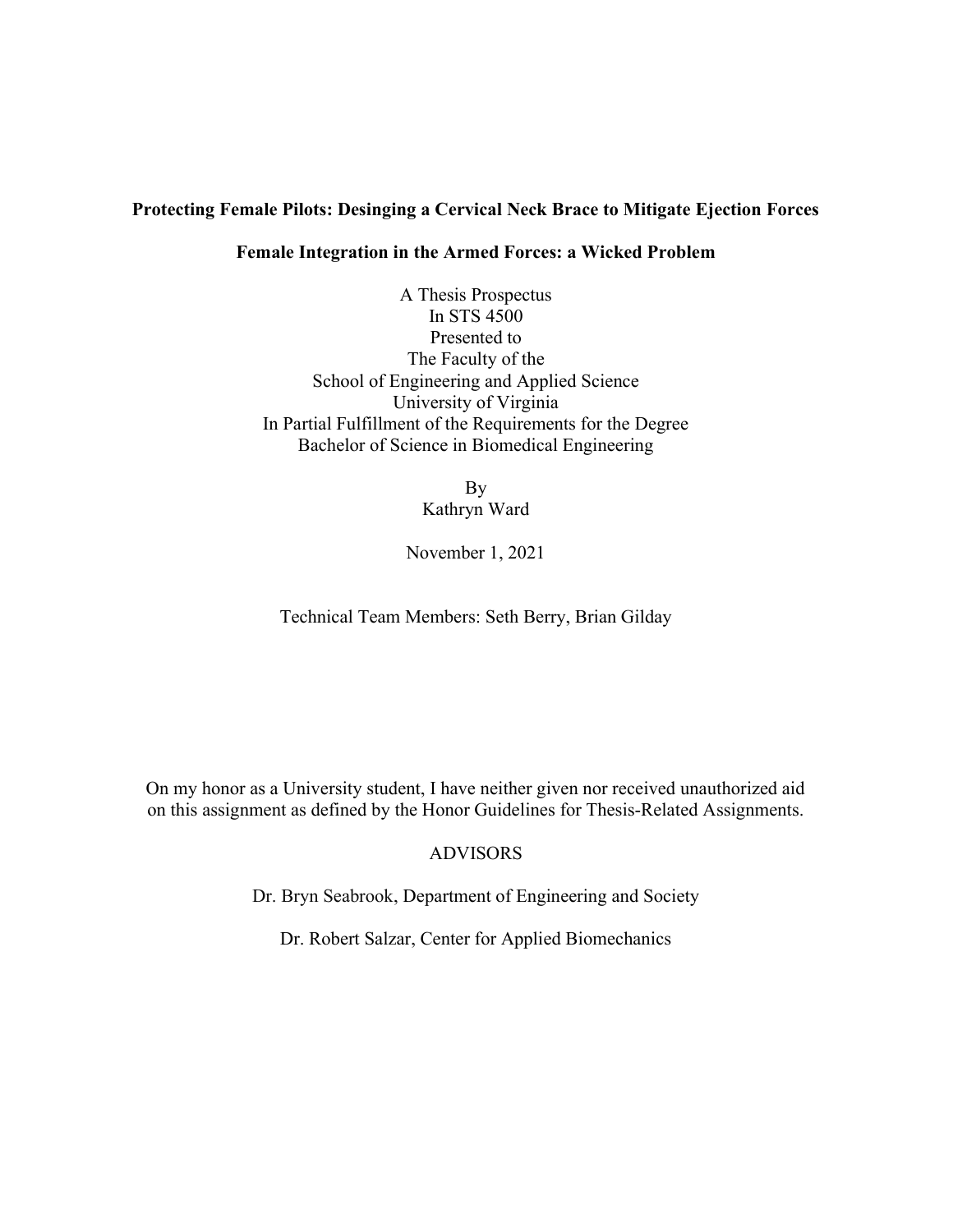#### Introduction

Should a female fighter pilot in the U.S. armed forces find herself in a situation where she has to choose between ejecting from an aircraft or going down with it, there will always be a moment of hesitation. She has to choose between permanent spinal injury and certain death.

The U.S military has fighter jets that are exclusively designed for the safety of the  $50<sup>th</sup>$ percentile male. Should a pilot have to eject, they are inviting a high level of G force to be applied directly vertically along their spine. The vertical force is not strong enough to seriously injure the 50<sup>th</sup> percentile male, but smaller aviators, most often female, are at an extremely high risk of life threatening or paralyzing injury – because the seat was designed to clear the male pilot from the plane without injuring him (Salzar 2009). These ejection seats have never been updated to support the addition of female pilots into the armed forces, even though the first woman became a fighter pilot in 1993 (Clash 2020). As the military has changed to open its doors for women to join, their technology has not evolved to do the same. It is a dangerous and foreboding cycle that is nearly insolvable: because the military is majority men, technology develops around their safety, and it remains difficult for women to be truly integrated into the military.

A brace designed for female fighter pilots could protect their upper spine from serious injury during ejection. A neck brace made of material that stiffened with the high G force would not impair their range of motion during flight, and could be the difference between life and death upon ejection, effectively integrating the fighter fleet for women.

#### Cervical Neck Brace: Mitigating G-Forces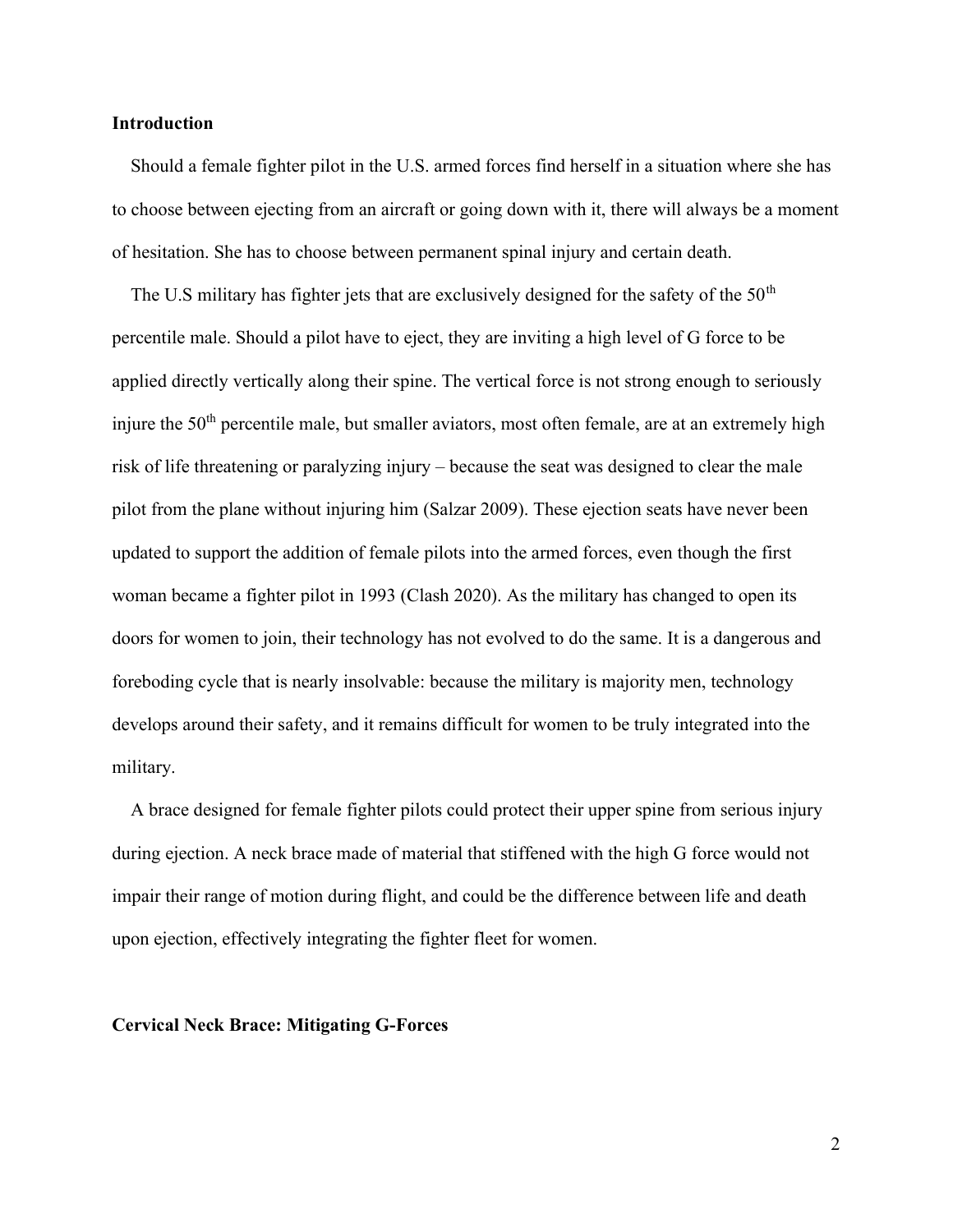The ejection seat mechanism within fighter platforms  $(F-\#)$  was designed so that the 50<sup>th</sup> percentile male could survive the G-force applied vertically to the spine (Salzar, 2009). There is a fine line that exists within this applied G-force: it must be great enough to clear the pilot from the plane, while not so great that is does irreparable damage to the spine of the pilot. The fine line G-force quantification was modeled and created based off of cadaver labs only examining the  $50<sup>th</sup>$  percentile male, and no forward research has been done to accommodate the smaller, often female, pilot – if the average military woman were to eject from a fighter plane, her spine would more than likely be permanently damaged (Salzar 2009). The military has not fixed this glaring issue under the assumption that most of their pilots are male, and their female pilots must sign waivers on the greater risk of their life than their male counterparts. The waivers currently required are entirely weight based, and the military most often will not approve them except under extrenuating circumstances: which is why the female fighter population is at a stagnant and startling three percent (McCullough 2020). Research conducted outside of the scope of the  $50<sup>th</sup>$  percentile male, and the implementation of new technologies such as a neck brace, would help break through the glass ceiling of the aviation community.

 There are technologies that can be implemented into the military to make it safer for women to fly fighter jets, in lieu of an entirely new ejection seat and mechanism. Current military technologies, such as anti-gravity suits (brace-like protection worn by fighter pilots), are specifically designed to only stiffen when activated by high levels of G-force so as not to impede the pilot during a normal flight (Pawlyk 2020). A brace that were to activate upon only the highest level of G-forces against the spine would help mitigate the dangers that female pilots face upon ejection, and could effectively help the fighter pilot aviation platforms within the military to become fully open to female pilots. Electroactive polymers, or an EAP, is a material

3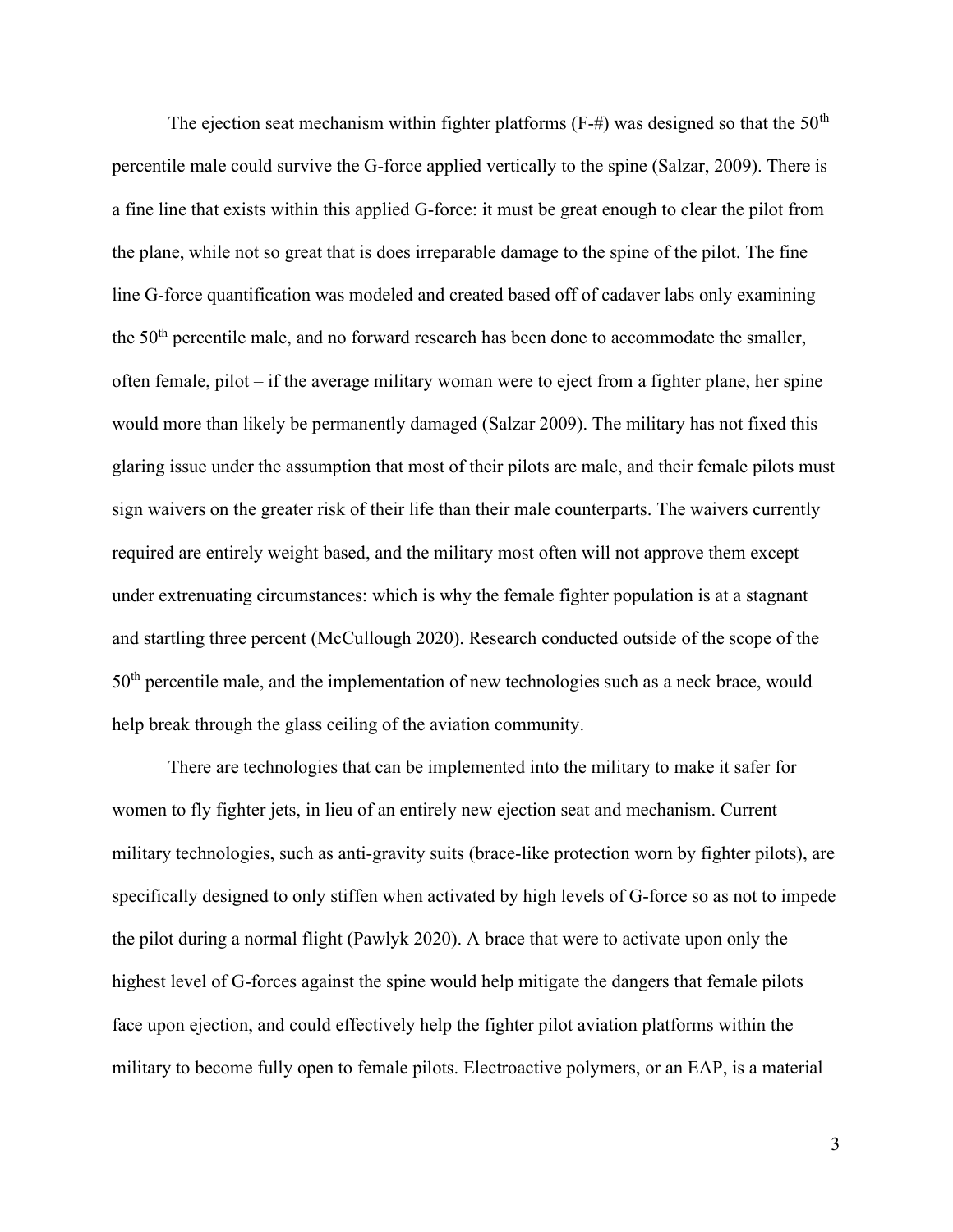that only stiffens when activated by an electrical current. When not activated, the material is pliable and non invasive: a property essential to the mission of pilot. Research done through modeling the spinal cord based on anthropomortric measurements as small as the fifth percentile female can be applied to the design of the neck brace, and the product can be tested using vertical loading crash simulation dummies to analyze the mitigation to the breakeage of the cervical spine. Once testing is finished, the finalized prototype of the brace as well as a technical report of the lab findings will be presented.

#### Female Integration in the Military

 How can the military utilize sociotechnical systems to better integrate females into the military? Women have been officially in the military for years – ever since 1948, when President Harry S. Truman signed the Women's Armed Services Integration Act (Gorbulja-Maldonado, 2020). Even before that, women in America have been serving in limited and often hidden roles since the founding of the country: women like Margaret Corbin disguised themselves to effectively fight in the front lines of the Revolutionary War. And yet, 73 years after the military became 'integrated,' the number of women hovers at around sixteen percent (Insinna 2021). There are sociotechnical systems at play that effectively bar the military from achieving full integration: uniforms, barracks, and even obstacle courses are built so that they are navigable for the  $50<sup>th</sup>$  percentile male. Because of the historic and continuing technical design of the military, the societal issue of integrating women remains a difficult, nearly insolvable issue.

 Women have been flying planes and been in the military for years, and yet, the number of female fighter pilots across the military has remained largely stagnant. Planes and

4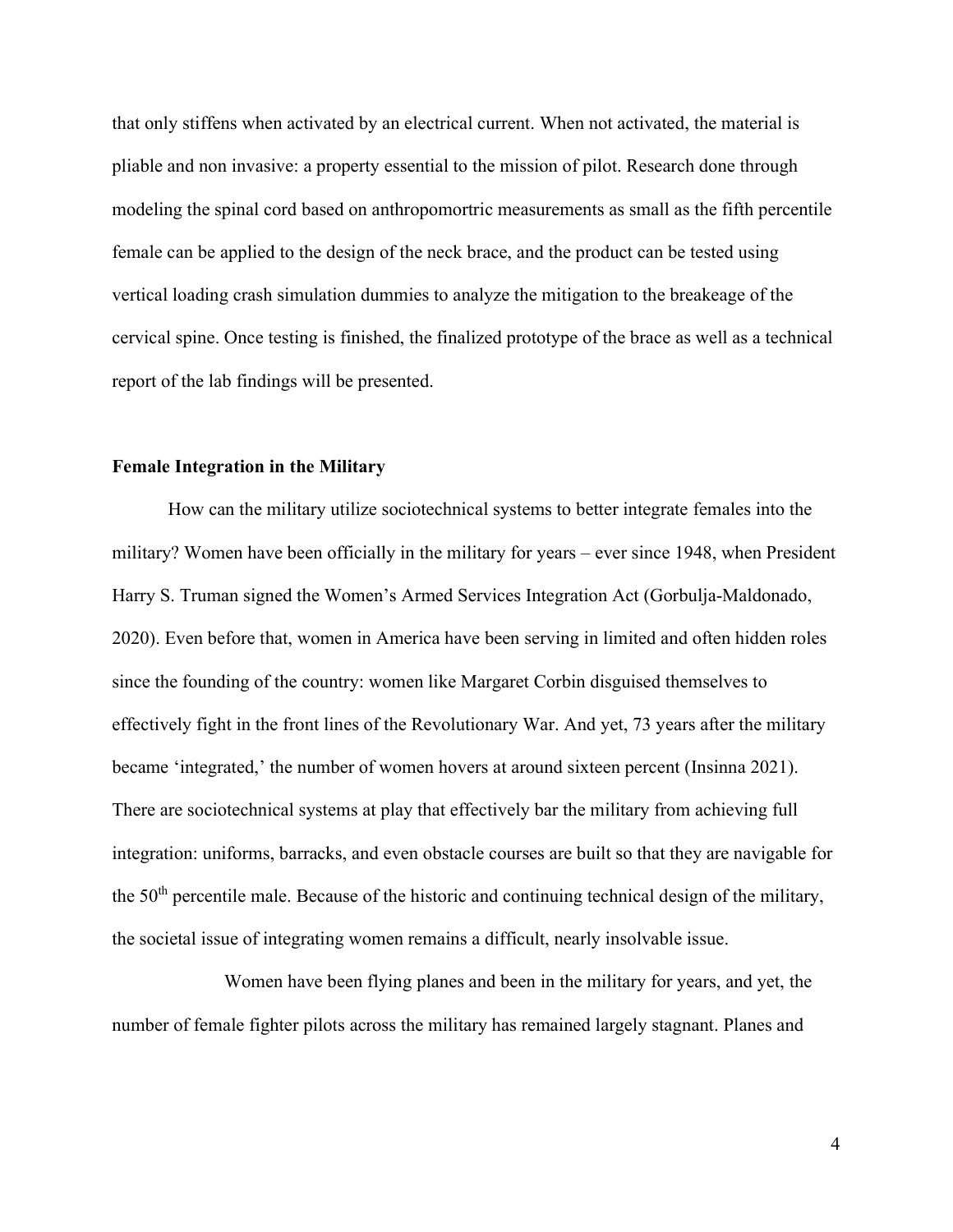cockpits designed in the 1960s for the  $50<sup>th</sup>$  percentile male have never been redesigned, and they come with height and weight requirements that are extremely restrictive to the female population, especially within the military. The minimum weight of a fighter pilot in the U.S. Navy is 160 pounds, and to fit the anthropometric standards of the aviation community, women must be five feet, nine inches: a height only reached by approximately ten percent of the female population (Alyson 2020). Visibility of female fighter pilots is extremely low, due partially to the restrictions placed on size, and due partially to the fact that women have not been fully integrated into the fighter fleet the way they have been in both cargo and rotary wing platforms. Societal issues within the military are also obstacles to full integration, and the issues emerge within a community that prides itself on being extremely masculine: there were 998 cases of sexual assault in the United States Marine Corps in 2017 (Snow, 2019).

Both the sociological and technological systems that develop within the military keep the number of women that are successful in joining the forces permanently low: and when women constitute a severe minority, systems within the military continue to develop to benefit only their male counterparts. The cyclical nature of the developing systems, combined with the near universal history of the military and other fighting forces being a 'man's job,' makes the integration of women into the military a wicked problem. A wicked problem is defined by an issue, usually conservational or political, where the solution is hard to define, as it is dependent on the issue itself (Seager 2011). Wicked problem framing attempts to create solutions to the problem based of the perceived insolvable nature – common resolutions include shifting or decreasing the stakeholders, or increasing the scope of the population involved in solving the issue (Roberts 2000). Critics of wicked problem framing are quick to claim that none of the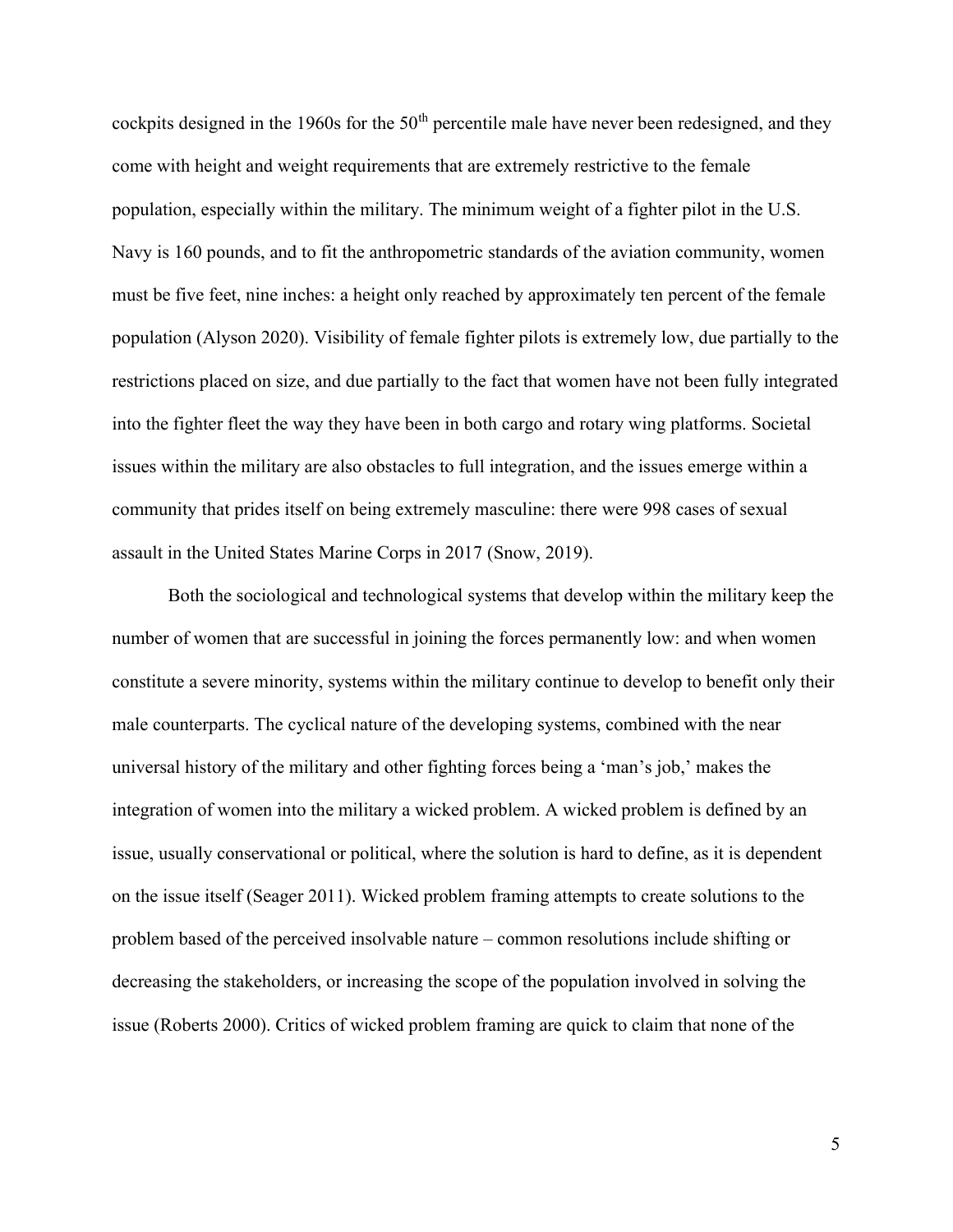aforementioned resolutions do much to help issues defined as wicked: instead, they present imperfect solutions that are incompatible with the nature of the issue itself, and therefore only small improvements are realistic in practice (Termeer 2019). However, small improvements, especially within wicked problems with a cyclical nature, are unobjectively better than no improvement: as small improvements are made, the cycle becomes closer and closer to being broken (Asdal 2007).

#### **Methods**

 To conduct research into female integration in the military, the sociotechnical systems within it along with their development over time can be analyzed using wicked problem framing. There are multiple cases of the cyclical nature of the issue within the military: the submarine fleet within the U.S. Navy is not tangibly integrated to women, as fast attack submarines quite literally do not allow women to deploy onboard due to the lack of female bathrooms built into the submarine (Faram 2019). The issue has no planned fix, as not enough women have joined the submarine fleet to warrant spending the money on integration issues. Small restrictions such as the submarine fleet contribute to the overarching wicked problem of integration, and such restrictions must be identified, analyzed as their own wicked problem, and applied to a larger model of the military. Once the model is created, solutions to the larger issue can begin to be mapped out.

 Attempting to better integrate the military to women is extremely important: though expecting the armed forces to reach a fifty-fifty representation may always be improbable, a percentage of more than sixteen would be beneficial to the fighting force itself. Diversity within the military, especially within differences in problem approaching and leadership, has been

6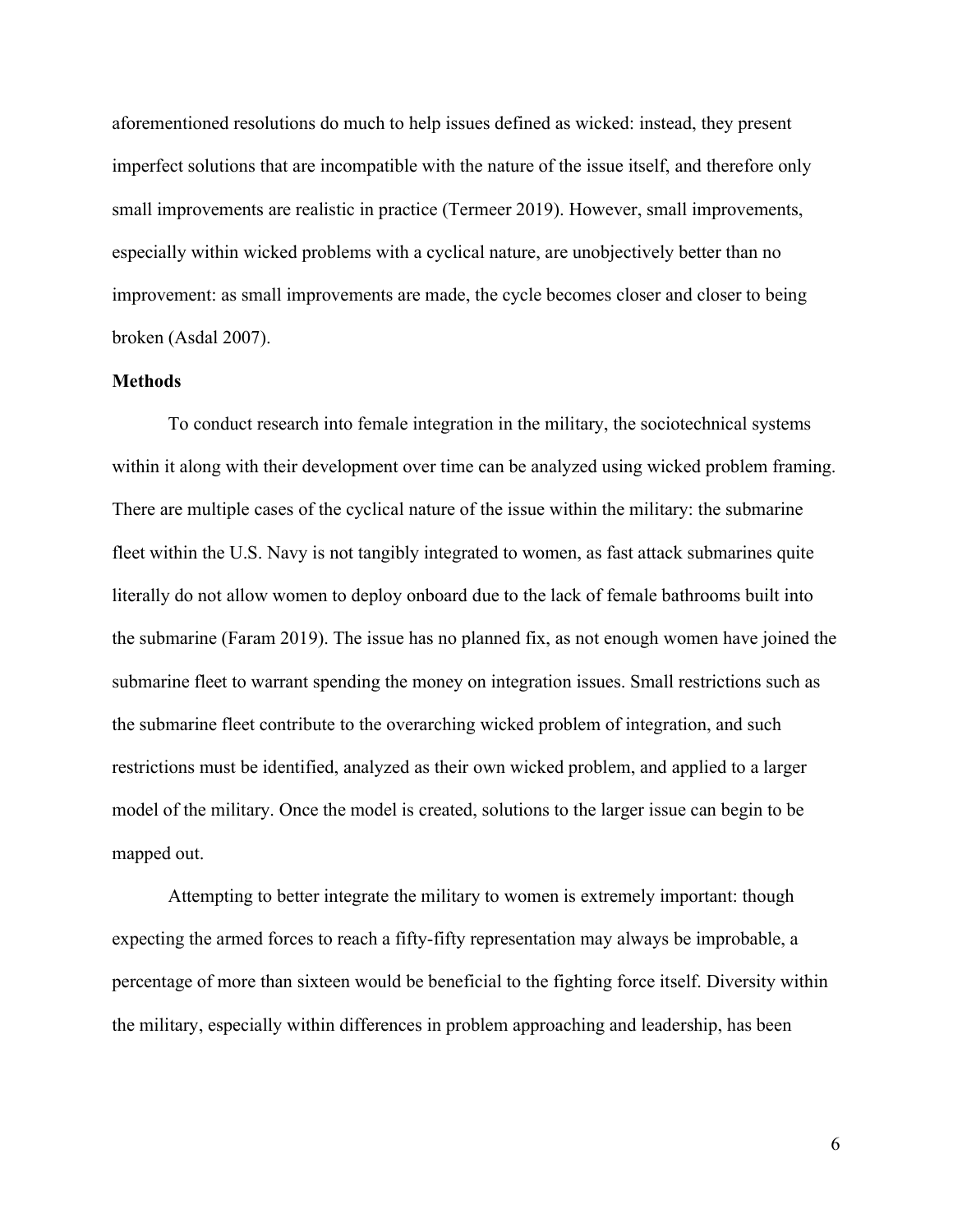proven to create a stronger and resilient culture (Fanning 2016). Despite this, the military is arguably the last aspect of society to match any forward societal momentum. Don't Ask, Don't Tell, the law that disallowed openly gay people from serving in the armed forces, was not lifted until 2008 (Franklin 2021). The military academies were the last colleges to integrate by gender, and the military did not let females into front line battle (which includes combat flying) until the 2015 (Gorbulja-Maldonado 2020). There is still heavy criticism of allowing women into combat, arguments that stem from a perceived threat of unit cohesion and combat effectiveness (Trobaugh 2018). The military has been and continues to be a 'boys' club,' even as technology steers combat from pure physical strength into intellectual domain.

#### **Conclusion**

 To make the fighter pilot platform more accessible to females in the military, a neck brace has been designed to protect the cervical spinal cord upon ejection from a fighter jet. The brace is nonintrusive and pliable so as to not impede the mission of the pilot until an electical current, induced from a pressure sensor tuned to high G-forces, is run through the material. Such a brace should be able to make military waivers based on weight less stringent, and allow more females to fly fighter aircraft. The military's female integration as a whole is addressed as an overarching wicked problem, and smaller issues of integration are researched to better define the issue itself to attempt to find probable solutions to break out of the cyclical nature of the larger problem.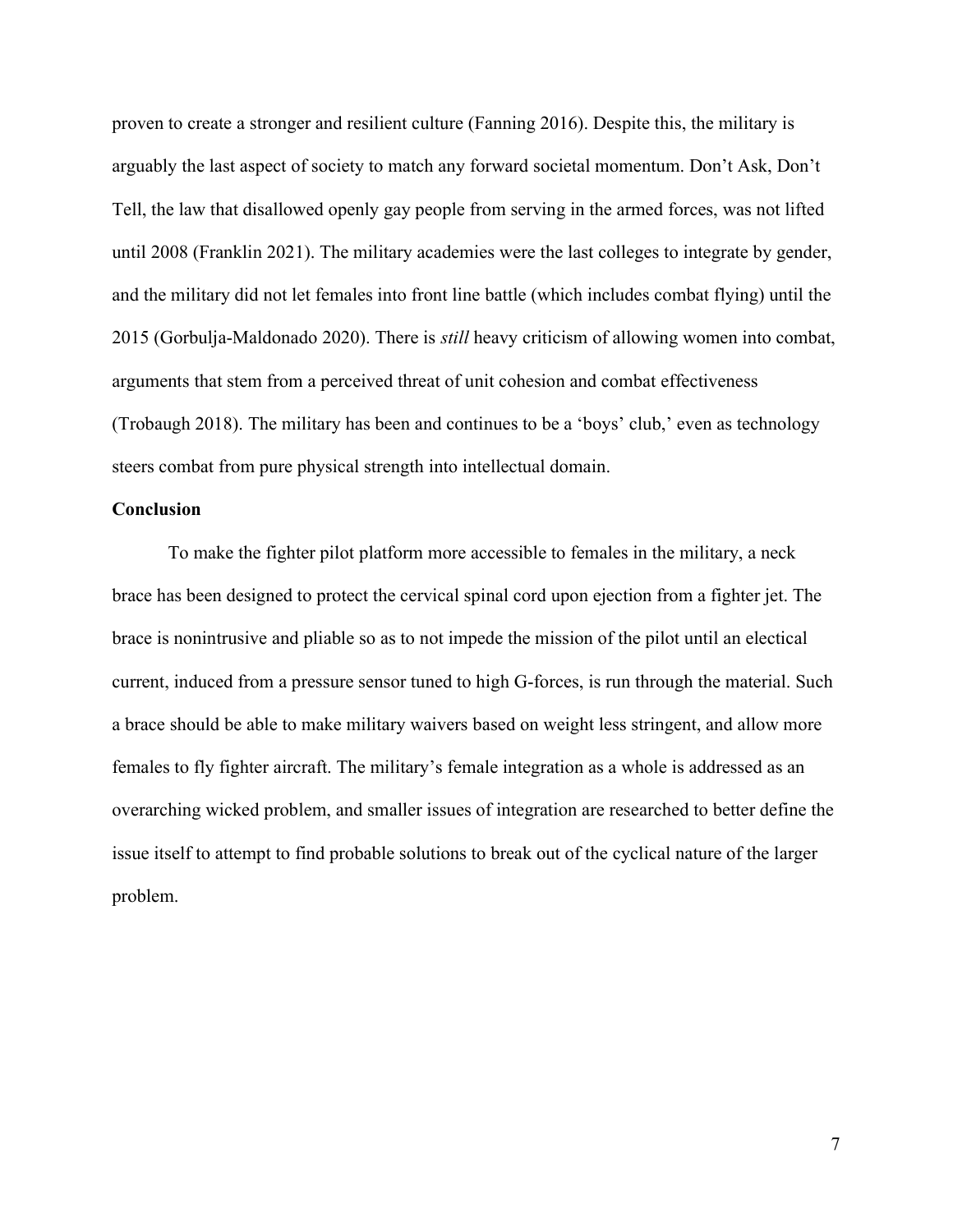### Bibliography

- Alyson, Jennifer. (08 January 2020). Air Force Fighter Pilot Qualifications. Chron. Retrieved from https://work.chron.com/air-force-fighter-pilot-qualifications-8456.html
- Asdal, Kristin, et al. (2007). Technoscience: The Politics of Interventions. Unipub Norway: Oslo Academic Press.
- Clash, J. (2020). USAF Lady Maverick Jeannie Leavitt. Forbes Magazine. Retrieved from https://www.forbes.com/sites/jimclash/2020/04/03/usaf-lady-maverick-jeannieleavitt/?sh=562f83db179d

Del Balzo, J. (2016). Aviation History: Harriet Quimby Dies. JDA Journal.

Fanning, Eric. (30 September 2016). America's diversity is our Army's Strength. Army.mil. Retrieved from

https://www.army.mil/article/174964/americas diversity is our armys strength

- Faram, Mark D. (17 July 2019). What's next for enlisted female submariners. Navy Times. Retreived from https://www.navytimes.com/news/your-navy/2019/07/18/whats-next-forenlisted-female-submariners/
- Franklin, Jonathan. (21 September 2021). LGBTQ Vets Discharged Under 'Don't Ask, Don't Tell' Have New Chance For Full Benefits. NPR Radio. Retrieved from https://www.npr.org/2021/09/21/1039337461/lgbtq-vets-discharged-under-dont-ask-donttell-have-new-chance-for-full-benefits.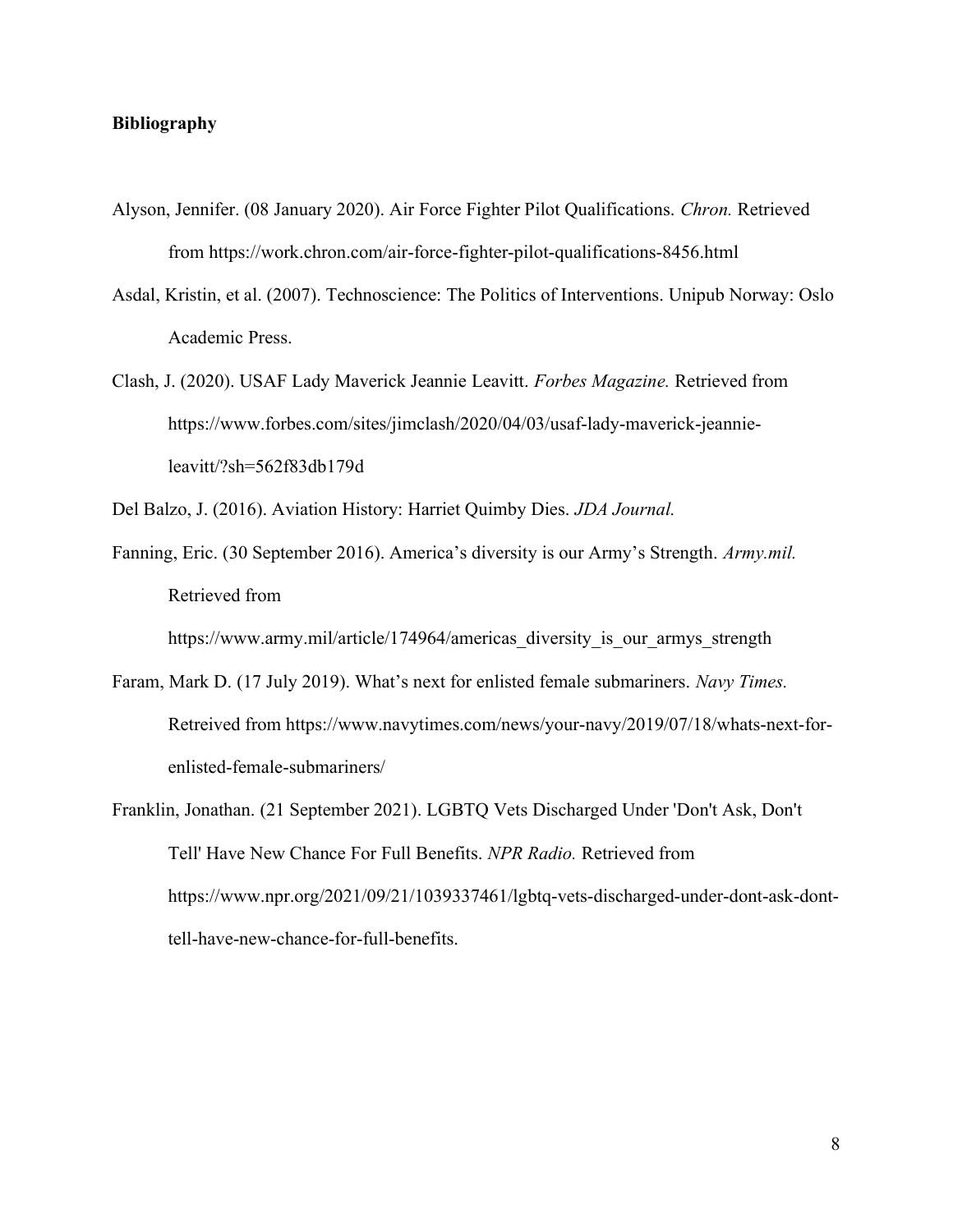Gorbulja-Maldonado, A. (2020). 'We can do it:' The history of women in military service. American Legion. https://www.legion.org/womenveterans/248582/%E2%80%98we-cando-it-history-women-military-service.

Insinna, Valerie. (19 August 2021). To get more female pilots, the Air Force is changing the way it designs weapons. Air Force Times. Retrieved from https://www.airforcetimes.com/news/your-air-force/2020/08/19/to-get-more-femalepilots-the-air-force-is-changing-the-way-it-designs-weapons/.

- McCullough, Amy. (01 November 2020). Erasing Artificial Barriers. Air Force Magazine. Retrieved from https://www.airforcemag.com/article/erasing-artificial-barriers/.
- Pawlyk, Oriana. (10 July 2020). After 110 Years of Aviation, Navy Gets Its First Black Female Fighter Pilot. Military.com. Retrieved from https://www.military.com/dailynews/2020/07/10/after-110-years-of-aviation-navy-get-its-first-black-female-fighterpilot.html.
- Pawlyk, Oriana. (3 November 2020). The Air Force Tests New G-Suit Designed for Female Pilots. Military.com. Retrieved from https://www.military.com/dailynews/2020/11/03/air-force-tests-new-g-suit-designed-female-pilots.html.
- Roberts, Nancy. (2000). Wicked Problems and Network Approaches to Resolution. Internal Public Management Review. 1(1): 1-19.
- Salzar, R. (2009). Ejection Injury to the Spine in Small Aviators: Sled Tests of Manikins vs. Post Mortem Specimens. University of Virginia Center for Applied Biomechanics.
- Seager, Thomas, et al. (15 September 2011). Sustainable Engineering Science for Resolving Wicked Problems. Springer Science and Business. 25(1): 467-484.